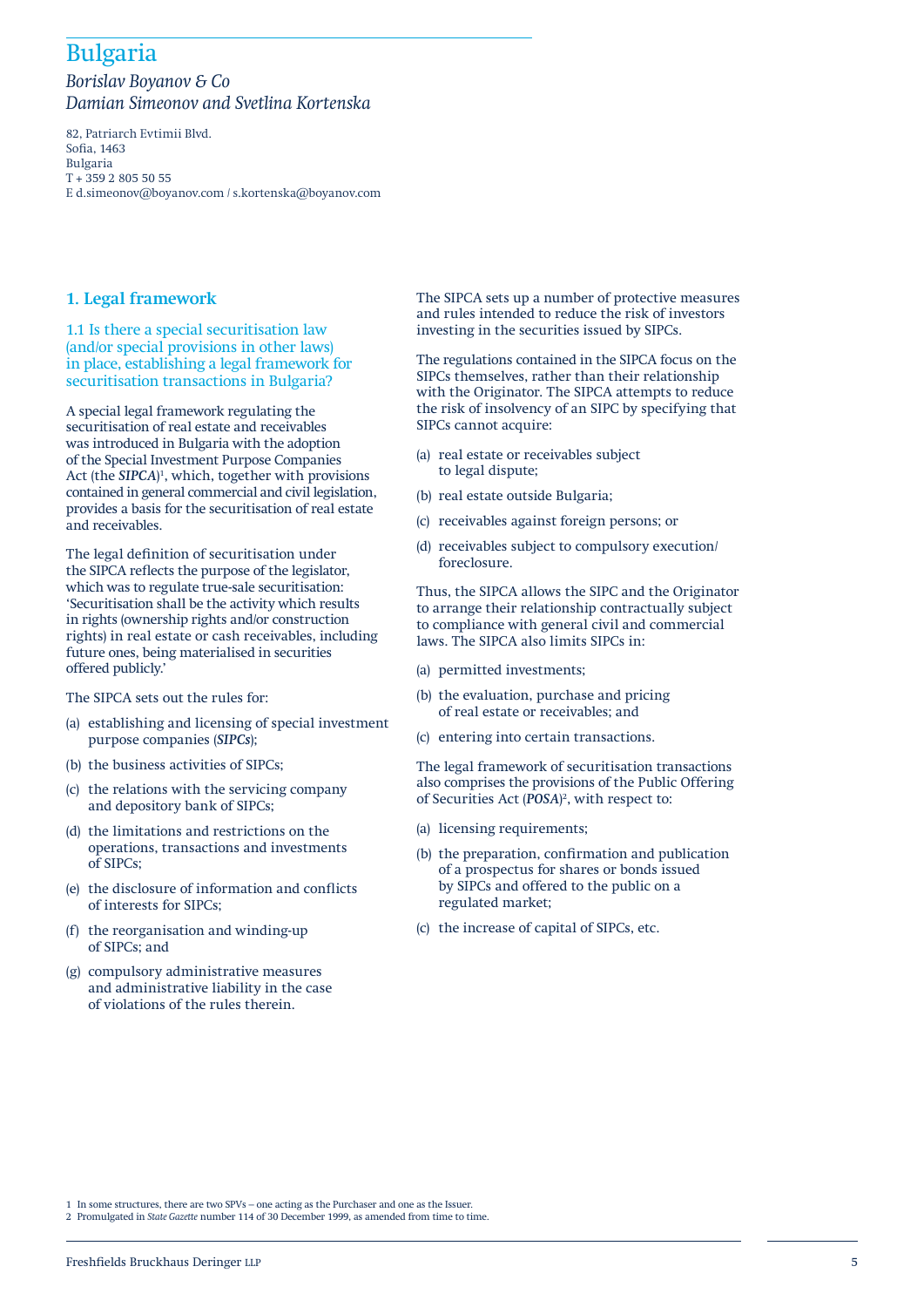*Borislav Boyanov & Co Damian Simeonov and Svetlina Kortenska*

The POSA also applies to SIPCs for administrative control and regulation exercised by the financial regulator, the Financial Supervision Commission (the *FSC*). Pursuant to the SIPCA, the FSC is also competent to supervise the activities of the Servicer(s) in conformity with the POSA. Several provisions of the Collective Investment Schemes and Other Undertakings for Collective Investments Act (related to the activity of the depository bank, various prospectus requirements and the procedure for reorganisation and windingup of the SIPC) are also applicable to SIPCs.

All matters not specifically regulated by the SIPCA are governed in accordance with general Bulgarian law and the POSA, in particular.

### **2. Sale and assignment of receivables**

2.1 Is a true sale of receivables, which will be effective even in the insolvency of the assignor, in principle, possible under existing legislation?

In principle, a true sale of receivables is possible under Bulgarian law. Assuming that under the applicable conflict of law rules (contained in Regulation (EC) No 593/2008 of the European Parliament and of the Council of 17 June 2008 on the law applicable to contractual obligations) the transfer of the title of the receivables from the Originator to the SIPC (the SPV) is governed by Bulgarian law, the Bulgarian Obligations and Contracts Act (the *OCA*) shall apply.

Section 4 deals in detail with the legal issues arising from the bankruptcy/ insolvency of the Originator.

2.2 Is disclosure of the assignment to the obligor of the receivables (the obligor) or the consent of the obligor necessary?

Assuming the assignment would be governed by Bulgarian law, the Originator, as the assignor of the receivables, should notify the obligor of the assignment to ensure that the assignment is effective against the obligor and any third parties, including the creditors of the obligor. The law does not require the notification to be made in writing; however, it is recommended in order to evidence the notification.

The assignor is further obliged to deliver to the assignee all documents evidencing the existence of the receivables and to confirm in writing to the assignee that the assignment has been completed (if the assignment was not made in writing).

The consent of the obligor is not required, unless the contract under which the receivables arise explicitly requires it.

If the obligor is not notified, then the assignment will only take effect between the Originator and the Purchaser. Any payment made by the obligor to the Originator will be considered a valid payment discharging the obligor from its liabilities. It should be also noted that if notification is not served on the obligor, then the assignment will not be enforceable against third parties either.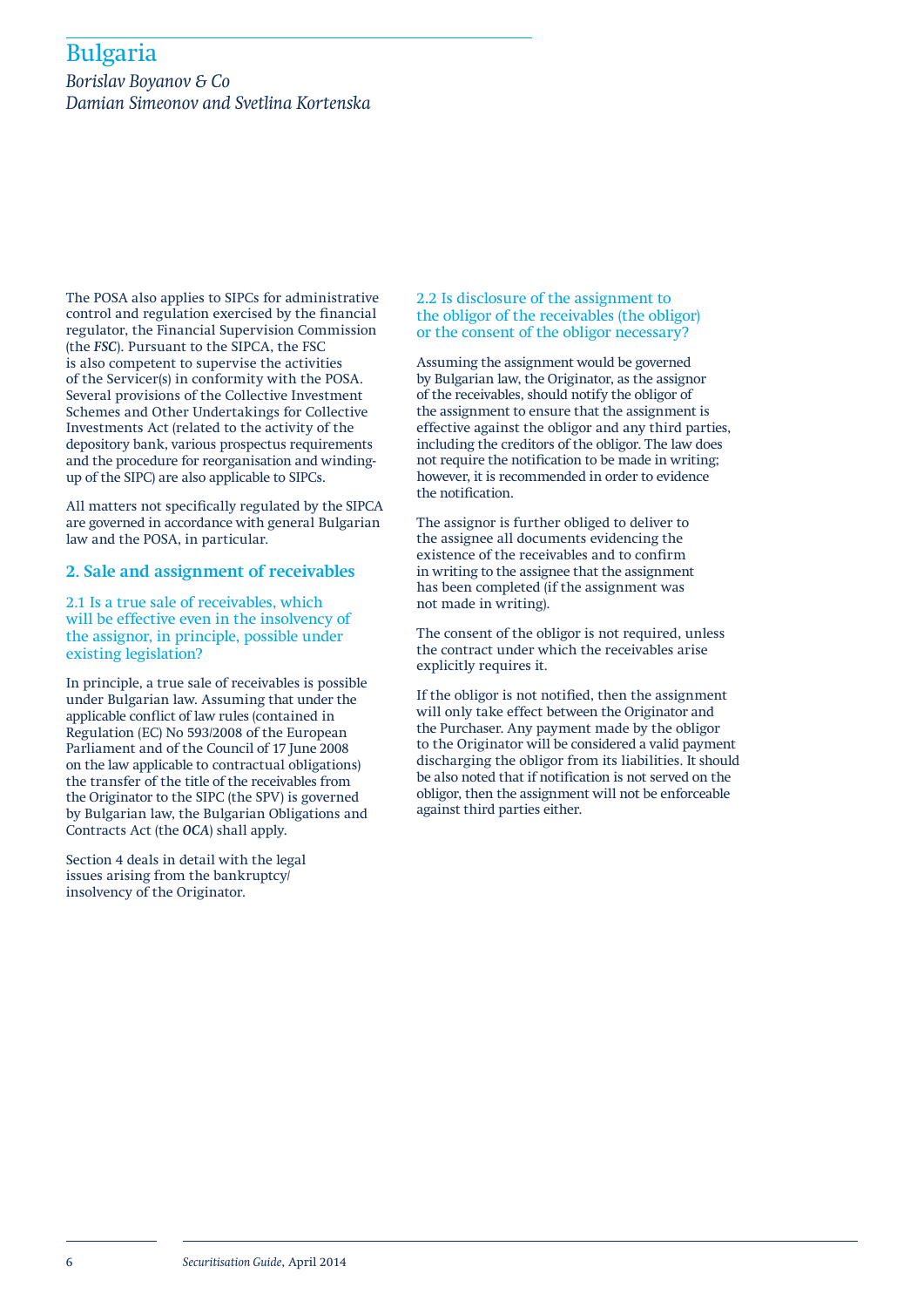*Borislav Boyanov & Co Damian Simeonov and Svetlina Kortenska*

#### 2.3 Are there any other formalities for the assignment to be effective (perfection)?

Please refer to paragraph 2.2. According to Bulgarian law, the assignment will take effect in relation to third parties and the obligor when the obligor receives notification. Generally no other formalities are required for the assignment to be effective (however, note the special requirements for the validity of an assignment of receivables secured by a mortgage, discussed in paragraph 2.6 below).

#### 2.4 To what extent is the individual identification of receivables required to assign them effectively?

The individual identification of the receivables necessary to assign them effectively includes:

- (a) the grounds giving rise to the receivables, (ie contractual details (the agreement or other instrument under which the receivables arise));
- (b) the components of the receivables (principle, interest (if any), costs (if any), etc). It is not necessary to identify the specific amounts as of the date of assignment, but these need to be identifiable (ie the type of principal and accessory receivables and the method of calculation, if applicable, to determine the amounts); and
- (c) other important terms and conditions of receivables such as maturity, term, termination, modification, payment method, etc.

### 2.5 Can future receivables be effectively assigned?

Yes, provided that the contractual grounds for the existence of the receivables are effectively and validly established at the time of the assignment.

2.6 Do ancillary rights, such as security interests, guarantees or rights under related insurance contracts, transfer with the receivable without any additional formalities?

Yes, in principle ancillary rights, such as security interests and any privileges connected with the receivable, are transferred with the receivable unless otherwise provided in the assignment agreement or in the security documentation. Certain additional formalities may also have to be observed. Rights under insurance contracts are transferred with the receivable, unless otherwise provided for in the insurance contract. Surety agreements<sup>3</sup> are to be transferred under the same procedure, (ie by written assignment and notification to the surety $4$ ). Bank guarantees are, as a matter of practice, not transferable (although there is no legal regulation on this issue). Further, the assignment of receivables secured by a mortgage must be made in a written form with notarised signatures of the parties and be recorded in the Real Estate Register to be enforceable.

It is further advisable to record the assignment of the receivables secured by a special pledge in the register of special pledges. If the receivable is secured by an ordinary pledge, (ie where the security is created by way of possession) then the security asset, as a rule, will have to be delivered to the assignee. In practice, many receivables are secured with promissory notes<sup>5</sup>, which, in the case of an assignment of receivables, would have to be endorsed by the assignee.

4 As a rule, many sureties prefer to assume obligations only to a specific creditor. In such cases, the Originator would not

be able to assign those agreements except with the additional consent of the surety/amendment to the surety agreement. 5 Such a security would allow the creditor to obtain an order for immediate payment and a writ of execution without having to pass through a court trial first (unless the obligor files an opposition).

<sup>3</sup> Agreements between the creditor and a third party (a surety) by which the surety assumes the obligation to guarantee the performance of the main obligor. Usually such agreements are signed by all of the three parties involved (creditor, obligor and surety).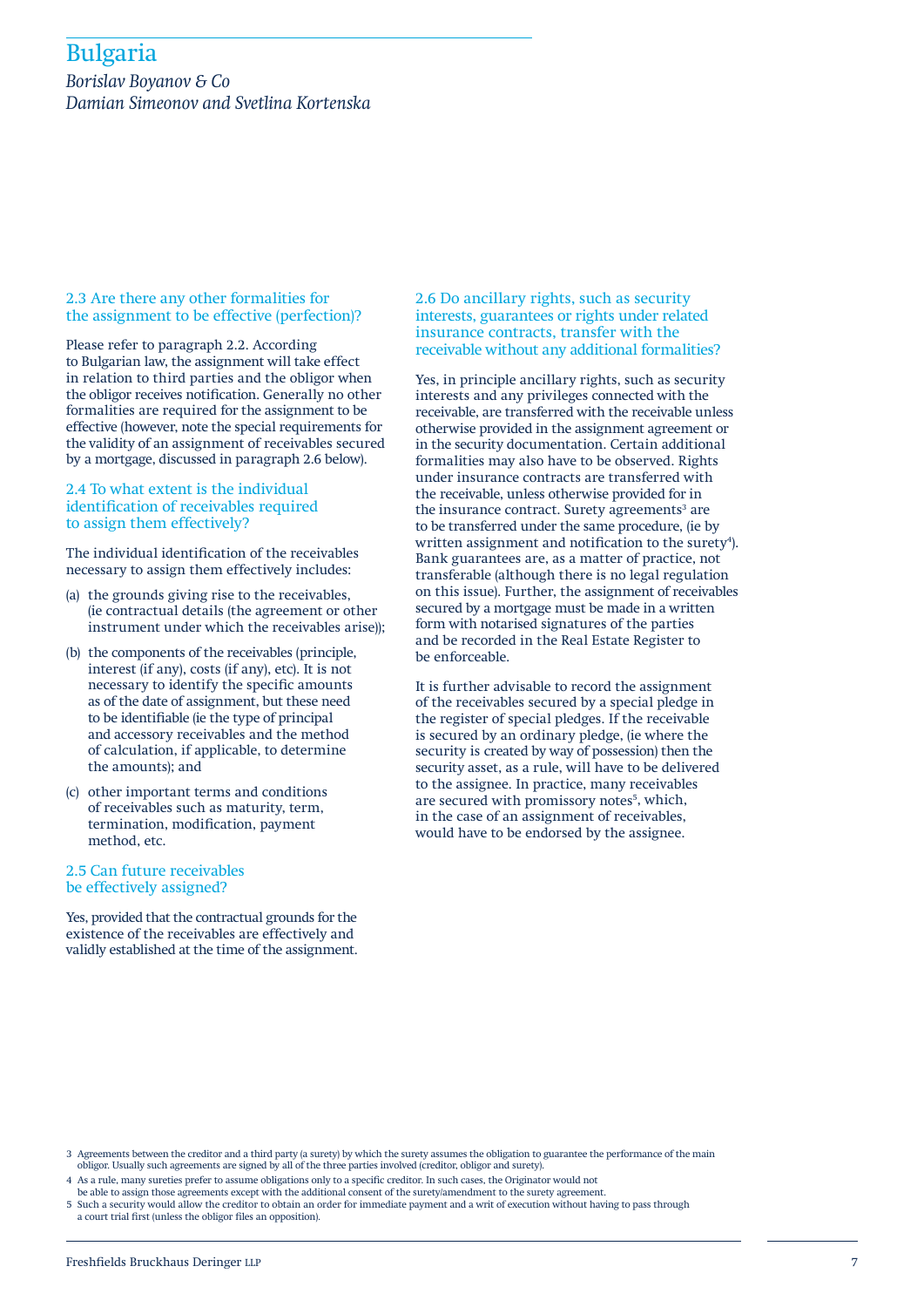*Borislav Boyanov & Co Damian Simeonov and Svetlina Kortenska*

#### 2.7 Will the assignment be valid even if the contract creating the receivable prohibits assignment?

The assignment would be null and void provided that the contract under which the receivable arises, explicitly and expressly stipulates that the receivable is non-transferable<sup>6</sup>. If such a transfer is made, it could be defended (although opinions vary on this matter) on the basis that the assignment would be valid between the assignor and the assignee (ie the assignee will be entitled to receive the benefits from, for instance, the collection of the receivable), but such a transfer would not be enforceable against the obligor. Furthermore, the obligor may have a claim against the Originator for breach of contract.

2.8 What are the legal requirements to assign receivables that are secured by a mortgage so that the assignee remains secured by the mortgage? In particular: does the assignment of receivables that are secured by a mortgage require registration with a land registry? If so, what are the registration costs? How long does the registration of a mortgage take? Additionally, what are the legal requirements in Bulgaria to foreclose on a mortgage and how long does the foreclosure process usually take?

The assignment of a receivable secured by a mortgage must be effected through a written instrument with notarised signatures of the parties (see also paragraph 2.6). This should then be registered with the regional office of the Registration Agency where the real estate is located.

The registration costs for a mortgage depend on the amount secured. Notary fees are calculated and collected as a percentage of the secured amount and not based on the value of the mortgaged asset. The law establishes a cap on the notary fees, which in any case cannot exceed BGN6,000 (approximately €3,000).

The notary fees to certify the signatures of the parties executing the assignment agreement transferring the receivable secured by a mortgage is calculated under the same rules and then reduced to 30 per cent of the initial amount (ie the notary fees in this case may not exceed BGN1,800 (approximately €900)). However, practices of local notaries vary and many of them tend to charge the maximum amount of BGN6,000 (approximately €3,000).

The registration of the notary deed creating the mortgage with the local land register requires the payment of a statutory fee of 0.1 per cent of the amount secured. An identical fee should be collected for the registration of the assignment agreement transferring the receivable secured by the mortgage.

The registration of the mortgage does not require much time and normally follows immediately after the execution of the notary deed. A registered counterpart of the mortgage deed (after entry in the land register) is received within three days.

The mortgage deed entitles the mortgagee to obtain an order for immediate payment and a writ of execution from the competent regional court, and to start a procedure for the compulsory collection of its claims listed in the mortgage deed without court trial (in such cases the opposition of the obligor to the order of immediate payment would not stop the enforcement procedure).

6 Article 99 of the OCA provides that a receivable can be assigned, provided that the law or the contract does not provide otherwise or the receivable is non-assignable due to its very nature.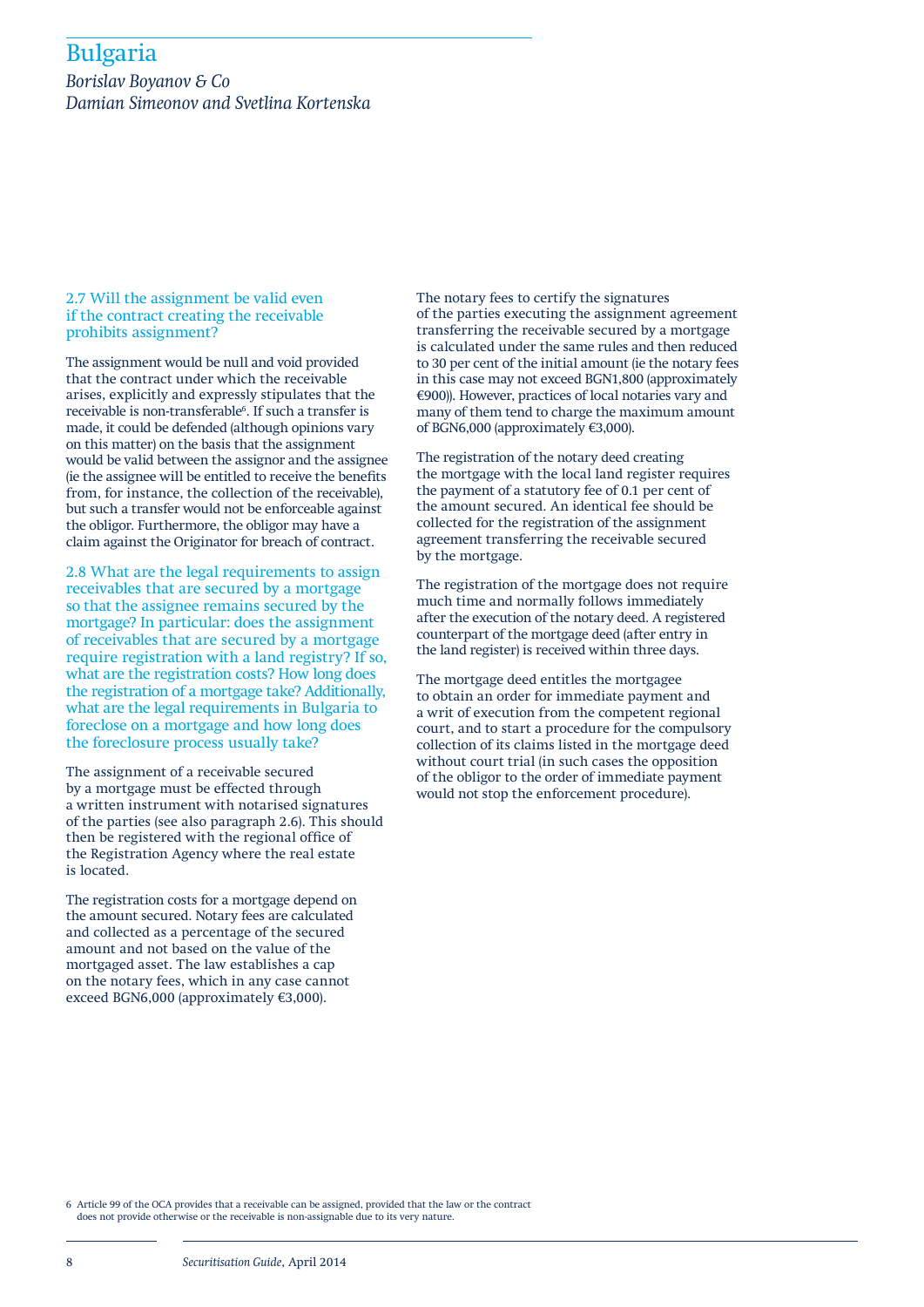*Borislav Boyanov & Co Damian Simeonov and Svetlina Kortenska*

The cost of the issuance of an order for immediate payment and a writ of execution is 2 per cent of the amount claimed<sup>7</sup>. The issuance of an order for immediate payment and a writ of execution could take a month or more (depending on the court reviewing the application – courts in Sofia are usually the slowest in Bulgaria due to their busy schedule), despite the fact that the judge should review and issue an order for immediate payment and a writ of execution within three days from the filing of the application.

The order (and the ruling) for immediate payment is subject to the opposition by the debtor within 14 days from the receipt of the order. Following the opposition, the applicant needs to file a claim and initiate a standard civil proceeding (which is simultaneous with the foreclosure proceedings). Provided that the writ of execution is available, the mortgagee may proceed with filing a foreclosure case with a bailiff's office. The bailiff sends a notice for voluntary payment to the debtor and serves the order for immediate payment and, two weeks after its receipt, schedules foreclosure actions – inventory, evaluation and sale.

The inventory is to be made following receipt by the debtor of a notice of the date and time of the inventory, provided that the summoning provisions of the law have been fully complied with. The inspection of the property by the evaluators is to be made on the date of the inventory. The bailiff has to announce the public tender of the property within seven days from the inventory. The statutory duration of the public tender is one month. The acquirer of the mortgaged property is obliged to pay the price in its proposal within seven days of the sale closing.

Therefore, provided that there are no complications, such as appeals of or impediments to the summoning procedure and a court issued an injunction stopping the enforcement, foreclosure should not take more than a couple of months.

For non-commercial debtors, the law gives the debtor a right to suspend foreclosure and defer the payments owed to the creditor by paying 30 per cent of the debt and declaring that he will pay 10 per cent of the remainder monthly. This option can be exercised before the first day of the public tender and, therefore, undermine the foreclosure. However, in case the debtor misses a monthly payment, the foreclosure procedure is reinstated.

Unfortunately, the time necessary to foreclose on a mortgage cannot be predicted solely on the provisions of the law, as there is no guarantee whether the public tender will be unobstructed by the debtor and ultimately successful.

7 Recoverable from the proceeds of the liquidation of the mortgaged estate.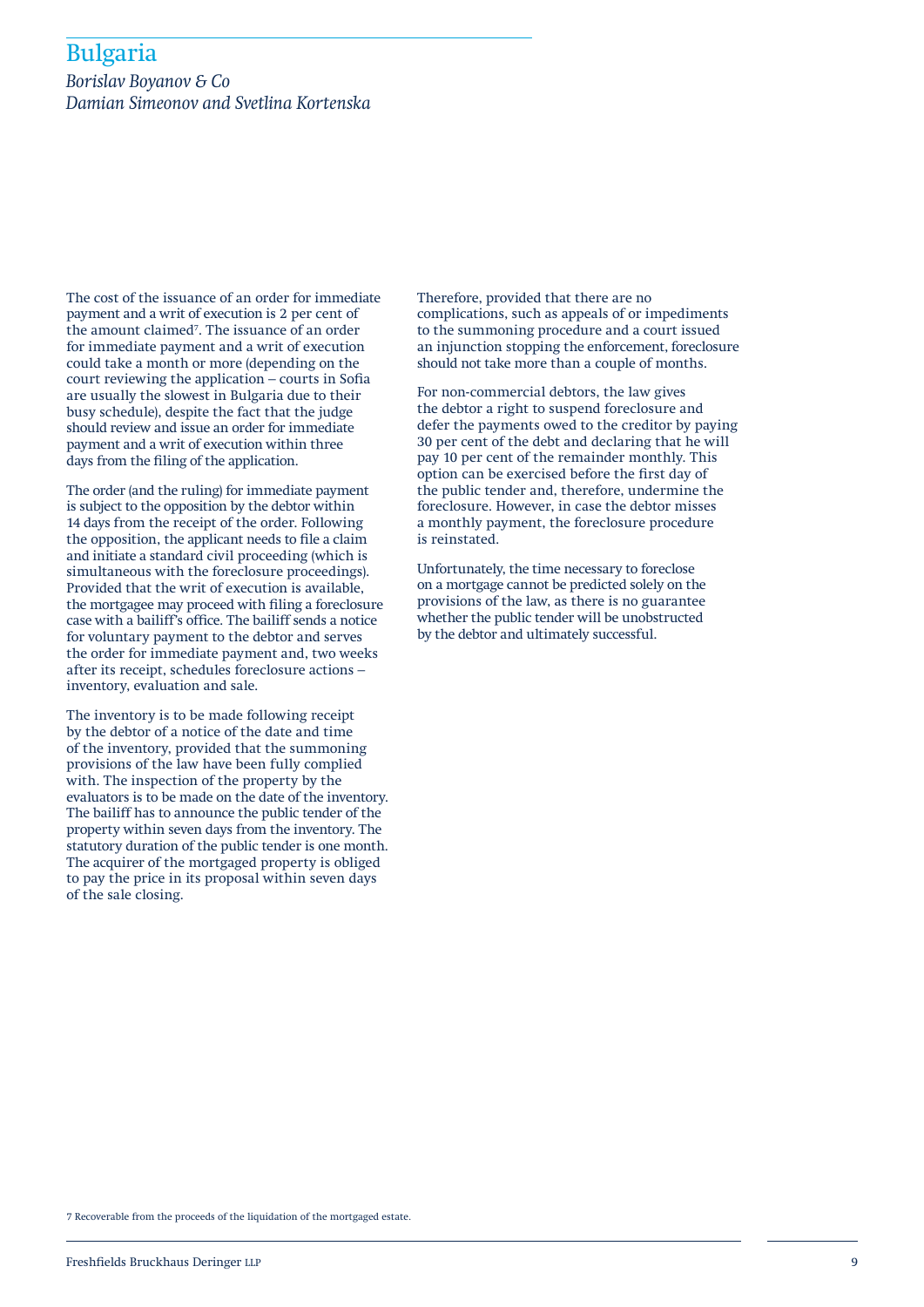*Borislav Boyanov & Co Damian Simeonov and Svetlina Kortenska*

### **3. Servicing**

3.1 May the Originator continue to service the assigned receivable (including enforcement of the receivable before a court in the Originator's own name and enforcement of security relating to the receivable)?

The Originator may continue to service the assigned receivable on contractual grounds (a mandate) acting on behalf of the Purchaser (as a proxy). Enforcement of the receivable before the court after the assignment cannot be carried out in the name of the Originator and, therefore, the enforcement of any relating security should be conducted in the name of the Purchaser.

The Originator is liable to the Purchaser for the validity and existence of the receivable. If the Originator expressly commits to it, the Originator may also be liable for the solvency of the obligor, but even in this case its liability is limited to the amount of the consideration received by it from the Purchaser against the assignment. The Civil Procedure Code further provides that the Originator may join the civil proceedings between the Purchaser and the obligor on the part of the Purchaser.

According to the civil procedure code, the SPV (being a SIPC and a legal entity) shall be represented in court, for the purposes of collecting the receivables, by its authorised representatives or in accordance with the provisions of its constitutional documents. If the constitutional documents of the SPV allow for the Servicer/back-up Servicer to be its court representative, although not legally the authorised representatives of the SPV, the Servicer/back-up Servicer would be allowed to represent the SIPC in court.

According to the Commerce Act the SPV may appoint the Servicer/back-up Servicer as its commercial representative and specifically grant it with the power to be its representative in court. The Servicer/back-up Servicer will act before the court through its manager, in-house counsel or an external lawyer.

3.2 May the Purchaser enforce the receivables once the obligor has received notification of the assignment?

Yes, provided that the conditions for enforcement set out in the agreement creating the receivables are in place.

3.3 Will the Servicer and/or a back-up Servicer need to be a licensed bank/require any other licences?

Assuming the Servicer is understood to be the Originator or a third party entrusted by the SPV/ Purchaser to collect the receivables assigned to the SPV/Purchaser, and assuming the Servicer's activities are limited to just collecting the receivables, the Servicer would not be required to be a licensed institution. The same conclusion applies to the back-up Servicer.

Further, pursuant to the SIPCA, SIPCs are prohibited from collecting the receivables assigned to them. SIPCs must entrust such collection to one or more servicing companies, being commercial companies that must have the required organisation and resources. The servicing company/companies must service the receivables in accordance with the law and the constitutional documents of the SIPC. Servicing companies are under the supervision of the FSC.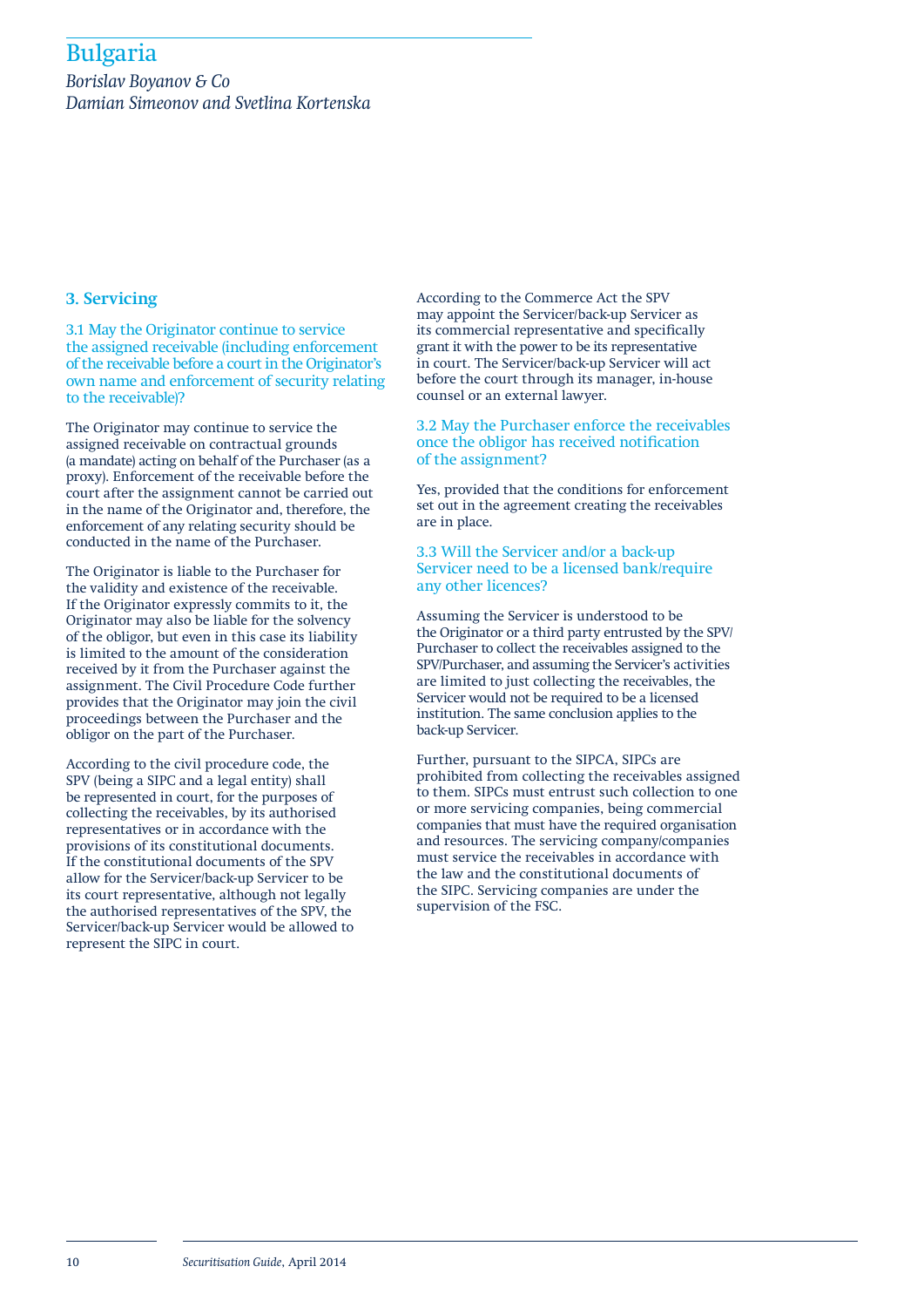*Borislav Boyanov & Co Damian Simeonov and Svetlina Kortenska*

### **4. Insolvency**

4.1 Will the assignment be respected in the bankruptcy/other insolvency of the Originator (also see paragraph 2.1 above)?

In principle, in the insolvency of the Originator, the validity of an assignment of receivables made by the insolvent Originator after the date of the court decision opening the insolvency procedure would be null and void against the creditors of the insolvent Originator.

Further, the assignment of receivables could be invalidated in relation to the creditors of the insolvent Originator if:

- (a) the receivables have been assigned without consideration and the assignment was made within the two-year period before the issuance of the court ruling opening the insolvency procedure;
- (b) the receivables have been assigned for consideration substantially less than the value of the receivables and the assignment was made within the two-year period before the issuance of the court ruling opening the insolvency procedure but after the initial date of the Originator's insolvency<sup>8</sup>;
- (c) the assignment of the receivables is detrimental to the creditors (would obstruct their ability to successfully enforce their claims), the assignee was related<sup>9</sup> to the insolvent Originator and the assignment was made within the two-year period before the issuance of the court ruling opening the insolvency procedure; or
- (d) the assignment of the receivables is detrimental to a creditor and both parties to the assignment agreement were aware of the detriment.

In the above cases, the consideration paid by the Purchaser to the Originator must be returned to the Purchaser and, if it cannot be paid from the bankruptcy estate or the consideration was monetary, the Purchaser will become a creditor of the insolvent Originator.

- 8 The initial date of the insolvency is determined by the bankruptcy court in its decision on the opening of the insolvency procedure. Normally, the initial date precedes not only the date of the decision but also the date of filing of the application for the opening of the insolvency procedure.
- 9 In Paragraph 1 of its Supplementary Provisions the CA defines a related person as:
- 2. Employers and employees;
- 3. Persons one of which is involved in the management of the other one's company;
- 4. Partners;
- 5. A company and a person who owns more than 5 per cent of the company's voting shares;
- 6. Persons whose activities are under the direct or indirect control of a third party;
- 7. Persons who exercise joint direct or indirect control over a third party;
- 8. Persons one of whom is a commercial agent of the other;
- 9. Persons one of whom has made a donation in favour of the other.
- Related are also persons who either directly or indirectly participate in the management, control or capital of another person or persons, which may enable them to agree on terms and conditions which differ from the standard practice.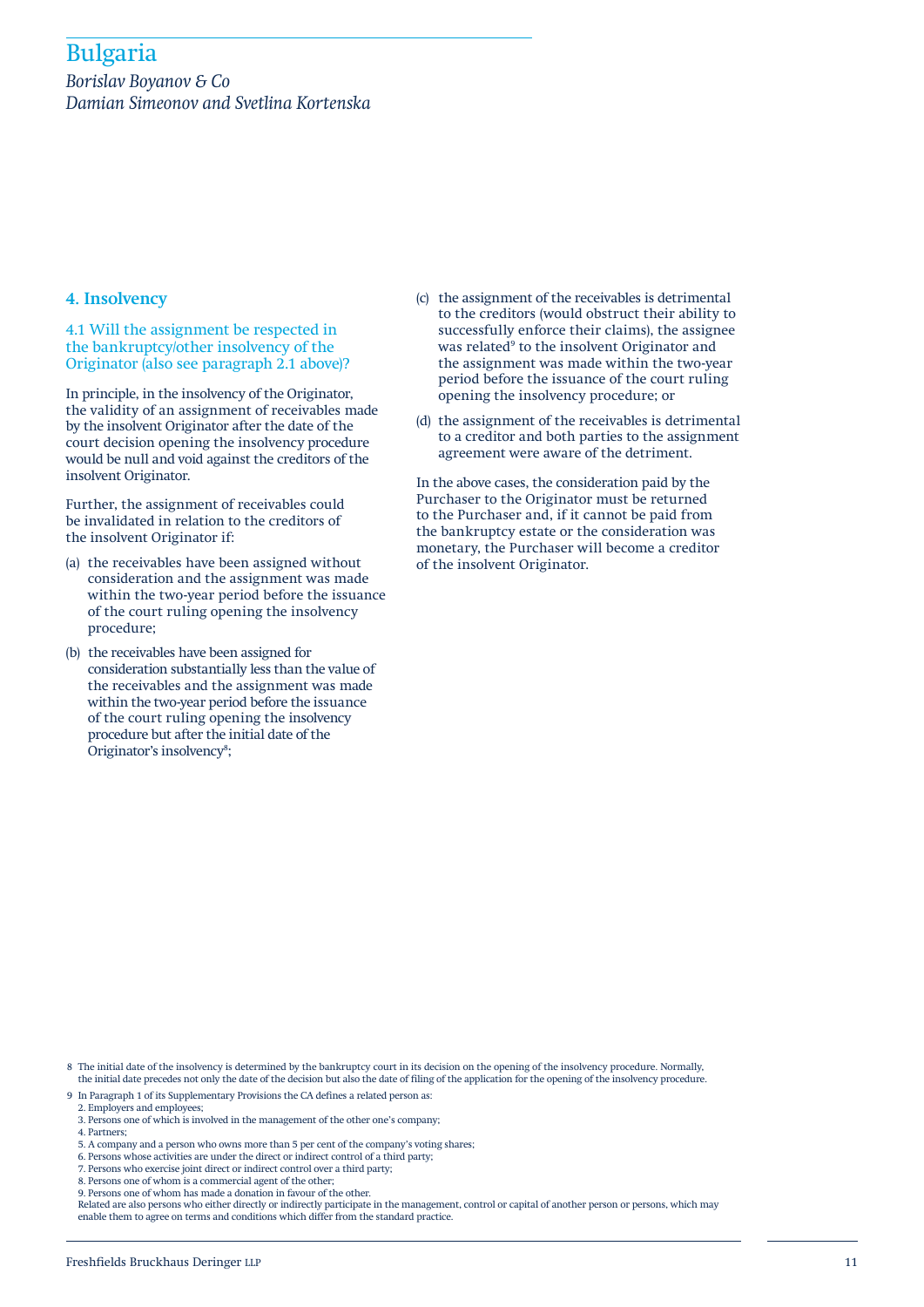*Borislav Boyanov & Co Damian Simeonov and Svetlina Kortenska*

Importantly, the SIPCA establishes a special exemption for SIPCs from the general rules on avoidance of certain transactions in an insolvency procedure. These provisions are aimed at stimulating the creation of a securitisation market for real estate and receivables and requiring that the real estate or receivables acquired by the SIPC must be evaluated prior to the acquisition by an independent evaluator and that the purchase price should not deviate substantially from such evaluation.

Normally, it could be expected that most of the Originators would be banks. Therefore, the assignments made by the insolvent bank to the SIPC (the SPV) could be challenged on the special grounds established under the banks' insolvency act.

According to Article 60 of the Banks' Insolvency Act, the bankruptcy court can invalidate an insolvent bank's following transactions:

- (a) gratuitous transactions performed in the three years prior to the date of the insolvency;
- (b) gratuitous transactions in favour of administrators or shareholders of the Originator, or persons related to shareholders or administrators, performed in the five years prior to the date of the insolvency;
- (c) transactions or other actions aimed at causing damage to the creditors of the bank undertaken in the five years prior to the date of the insolvency;
- (d) repayment of debt through the transfer of assets, made in the six months prior to the insolvency date, provided that the return of the assets to the bank would increase the amount payable to the creditors as a result of the liquidation of the bankruptcy estate;
- (e) transactions with a party related to the bank, administrator or shareholder of the bank or a spouse or a relative thereof in direct line or a relative thereof in collateral line up to a sixth degree, entered into in the two years prior to the date of the insolvency, provided that the same is to the detriment of the creditors;
- (f) transactions of the bank where the value of what was provided is materially higher than the value of the compensation received, made in the two years prior to the date of the insolvency; and
- (g) the establishment of a pledge, mortgage or other security interest for payment that was unsecured in the year prior to the date of the insolvency.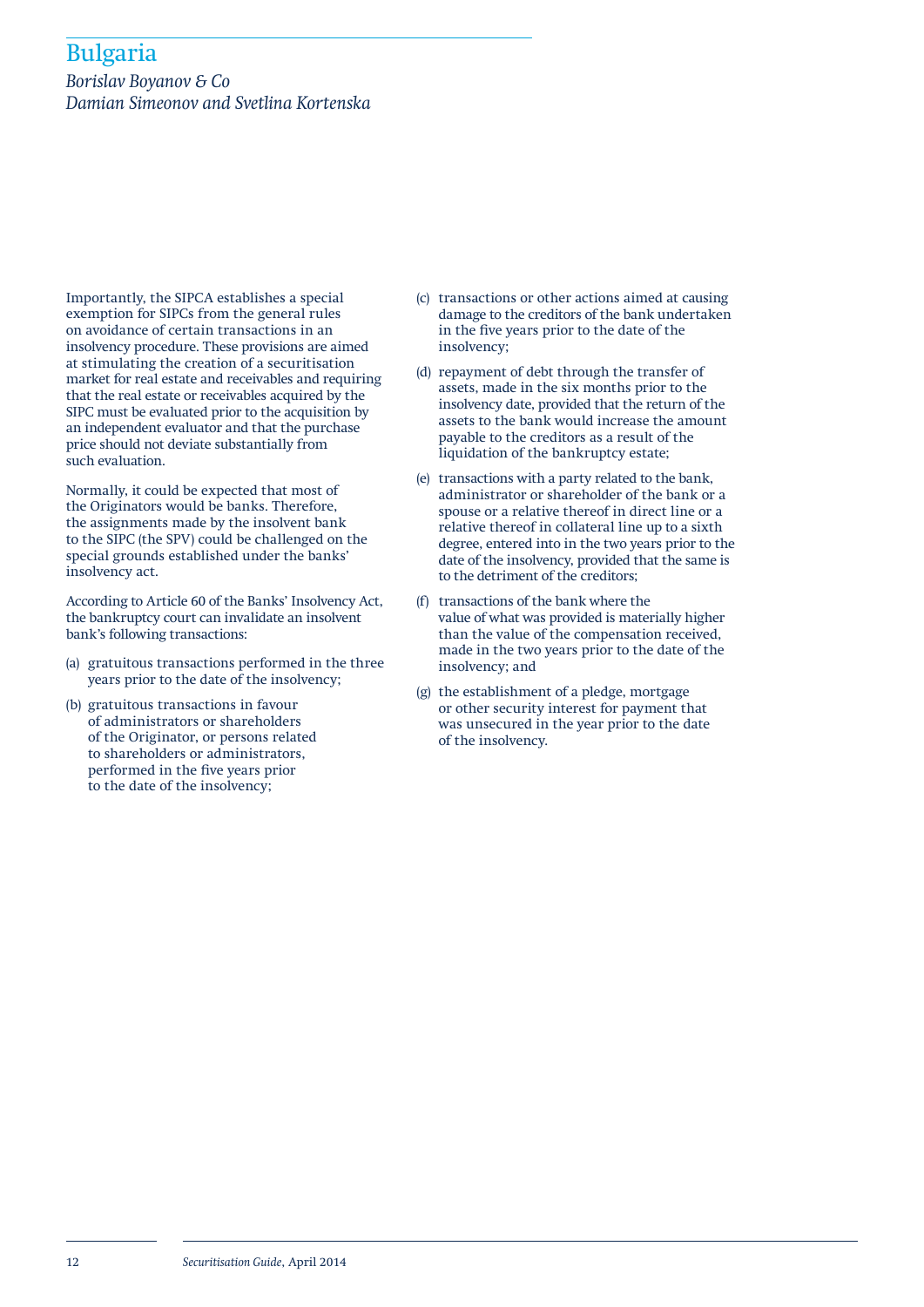*Borislav Boyanov & Co Damian Simeonov and Svetlina Kortenska*

The law stipulates that the bankruptcy court may also invalidate transactions or actions of the type described above, which were entered into/ undertaken after the date of the insolvency but before the date of the decision of the bankruptcy court to open the insolvency proceedings.

The Banks' Insolvency Act also provides that, as of the date of withdrawal of the insolvent bank's banking licence<sup>10</sup>, it may not dispose of its assets, except by paying ordinary expenses aimed at the preservation and management of the assets. Any other disposals of assets would be null and void with respect to the creditors of the bank.

The Banks' Insolvency Act further decrees that certain actions the bank undertakes after the decision of the opening of the insolvency procedure will be null and void with respect to the creditors of the bank, provided that the same were made in breach of the procedural rules or the requirements of the said act. Those actions include:

- (a) the bank's performance of an obligation that has occurred prior to the date of the decision for the opening of the insolvency procedure;
- (b) (the establishment of a pledge or mortgage over a right $11$  or asset belonging to the bankruptcy estate; and
- (c) transactions involving rights or assets belonging to the bankruptcy estate.

Certain actions taken by the bank after the initial date of the insolvency (including those taken after that date but before the withdrawal of the banking licence) are also considered null and void with respect to the creditors of the insolvent bank. Those include:

- (d) performance of a monetary obligation irrespective of the manner of the performance;
- (e) gratuitous transactions involving rights or assets of the bankruptcy estate;
- (f) the creation of a pledge, mortgage or other charge over an asset or right from the bankruptcy estate; and
- (g) transactions involving rights or assets from the bankruptcy estate, where the value of what was provided is materially higher than the value of the compensation received.

10 The withdrawal of the banking licence is the first administrative step by which the central bank starts the procedure for putting a bank into bankruptcy.

11 The receivables of the bank from its obligors are rights that belong to the bankruptcy estate.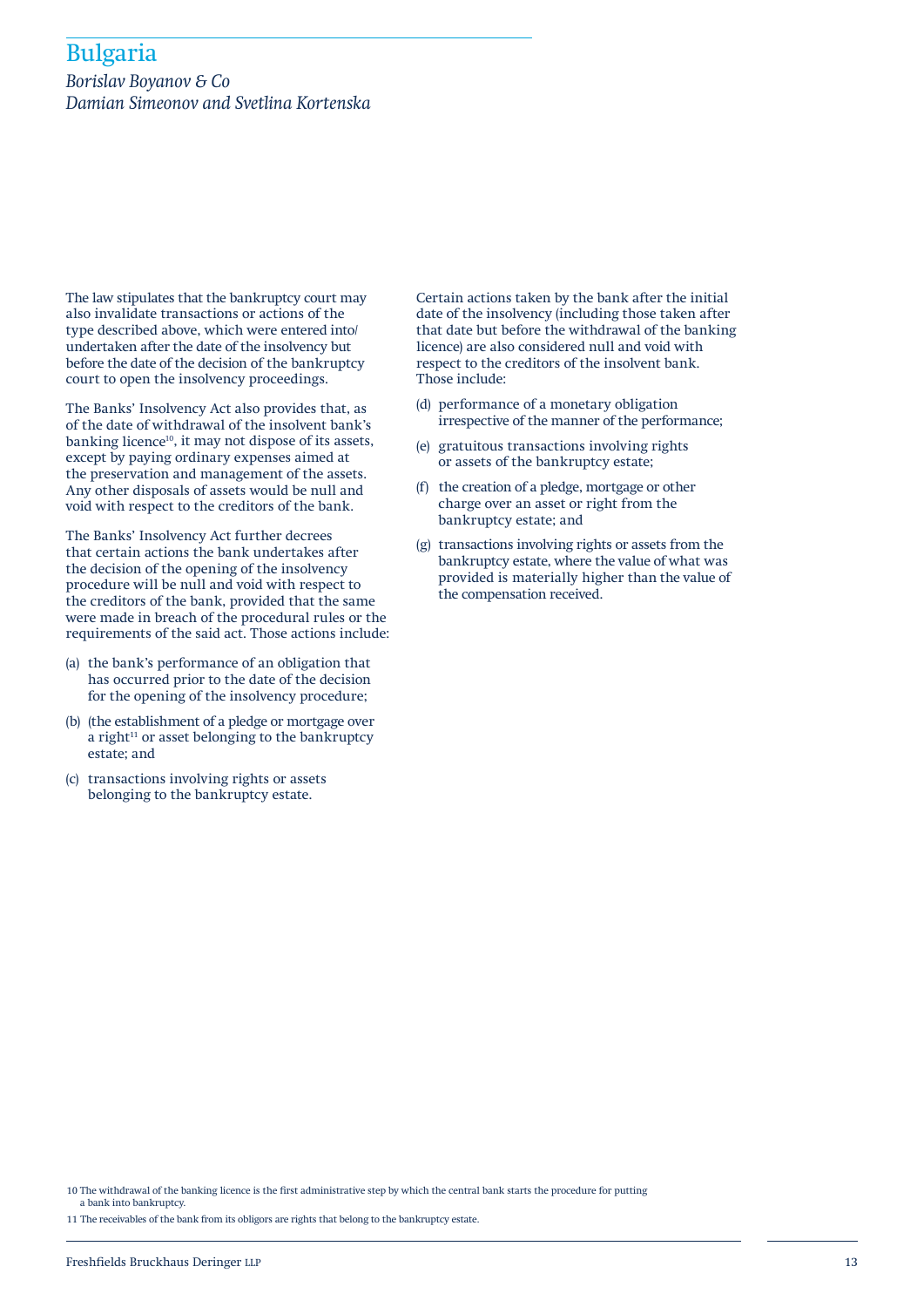*Borislav Boyanov & Co Damian Simeonov and Svetlina Kortenska*

The above claims for invalidation or declaring the nullity of the transactions can be filed by the bankruptcy trustee or by the deposits guarantee fund if the trustee fails to do so. The creditors of the insolvent bank (the *Originator*) also have the right to file some of the claims, subject to certain additional requirements.

It should be noted, however, that the transactions described above are quite unlikely to be entered into in a true-sale securitisation. Therefore we believe that, although there is no case law on this issue, from a practical point of view the chances of successfully clawing back transfers of receivables made by a bank (as Originator) are limited.

4.2 In particular: would the Originator's bankruptcy receiver have to surrender any proceeds of assigned receivables, which have arrived on the bankrupt estate's accounts after opening of the bankruptcy proceedings?

Provided the validity of the assignment has not been challenged and turned down, the assigned receivables shall pertain to the estate of the Purchaser, not to the estate of the insolvent Originator and, therefore, the Originator's receiver will have to surrender any proceeds from the receivables to the Purchaser if such proceeds come into the possession of the Originator for any reason (eg if the Originator is also the Servicer).

In such cases, we would recommend that the Purchaser appoint a back-up Servicer as soon as reasonably possible because, should the insolvent Servicer (Originator) fail to perform its obligation to transfer the collected proceeds to the Purchaser, the latter would have to claim in the same way as an ordinary creditor of the insolvent Servicer.

#### 4.3 What is the risk of bankruptcy avoidance (clawback) of the true sale upon Originator insolvency?

Please refer to paragraph 4.1. Given that the receivables of the Originator, including those of a bank, are to be transferred to the SPV on the basis of a market evaluation and provided that all of the special requirements of the SIPCA are observed, we consider the risks of a successful clawback to be very limited.

4.4 Will the Purchaser be entitled to notify the obligors of the assignment and to advise them to discharge the receivables to the Purchaser's order in the Originator's insolvency?

Please refer to paragraph 2.2 above – the notice of the assignment is to be made to the obligor by the Originator upon the execution of the assignment agreement.

Where the obligors were notified of the assignment and were instructed to continue to discharge their obligations to the Originator as Servicer for the Purchaser, we consider that the Purchaser has the right, in the case of the Originator's (ie Servicer's) insolvency, to instruct the obligors to start performing their obligations to the back-up Servicer (as mentioned above, the Purchaser may not service the receivables directly but is supposed to appoint a Servicer).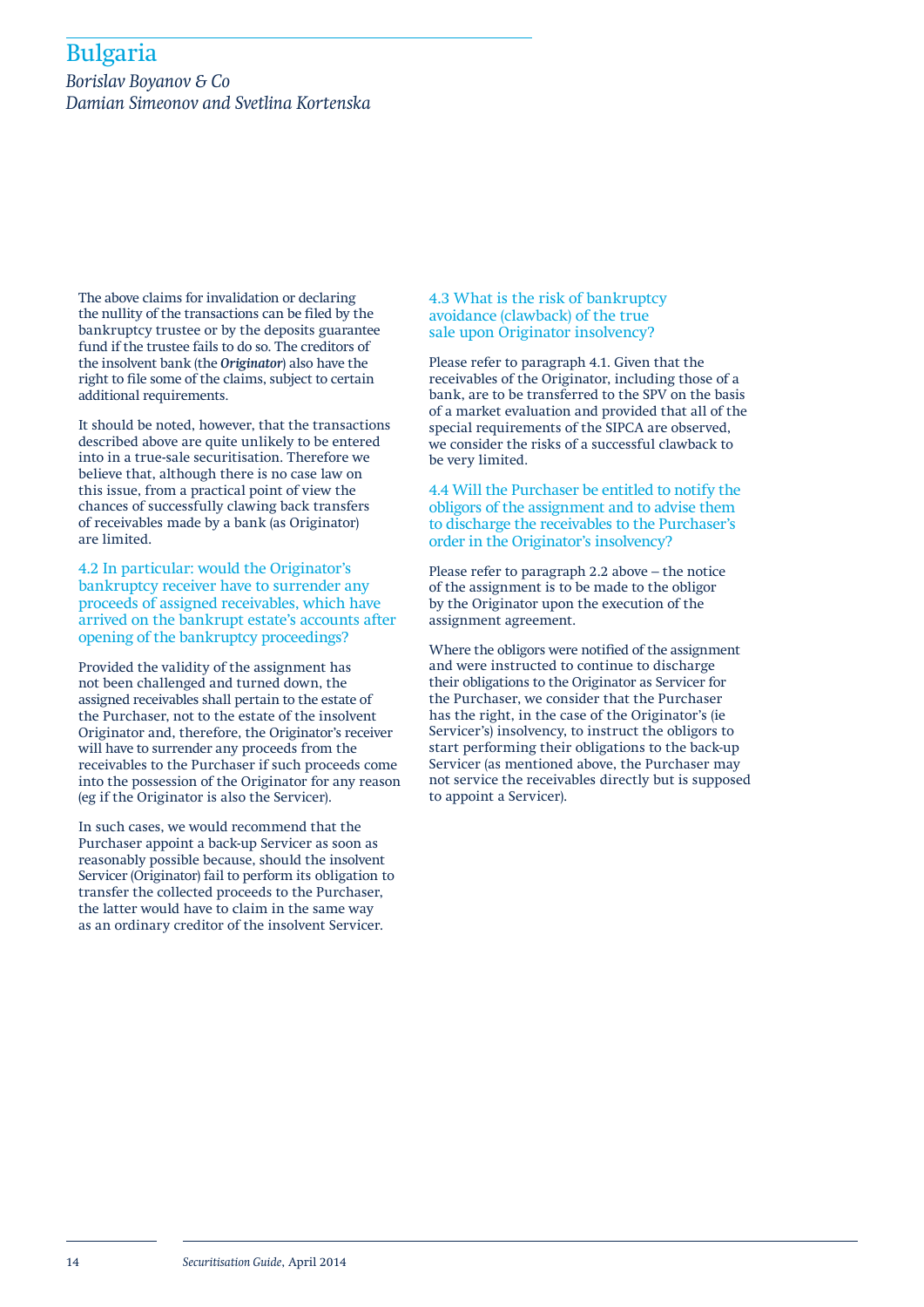*Borislav Boyanov & Co Damian Simeonov and Svetlina Kortenska*

The law contains no rules on cases where:

- (a) the obligors were not notified of the assignment in advance, meaning that, under Bulgarian law, the assignment is not enforceable against them or against third parties (including the creditors of the insolvent Originator); and
- (b) the obligors continued to perform their obligations to the Originator without knowing that it is no longer their creditor but a mere Servicer for the Purchaser.

In our view it would be possible for the Purchaser to request the Originator to prepare in advance a notification to the obligors, to be delivered to them if the Originator goes bankrupt. It would be best if the date and signature of the Originator the notification were notarised to avoid claims that the assignment was made after the opening of the insolvency procedure and to the detriment of the creditors. However, to the best of our knowledge, this mechanism has never been tested in practice.

#### **5. Choice of law and procedural matters**

5.1 Can the parties choose a law other than Bulgarian law to govern the sale of receivables?

Pursuant to the general conflict of law provisions applicable in Bulgaria (contained in Regulation (EC) No 593/2008), the parties to a transaction with an international element (eg a transaction where one of the parties is a foreign entity) may agree that they can choose a foreign law to govern the transaction. The choice of a foreign law, however, does not affect the applicability of any mandatory rules of Bulgarian law in cases where all other elements relevant to the situation at the time of the choice are located in a country other than the country whose law has been chosen, nor does it affect the applicability of any mandatory provisions of European law where all other elements relevant to the situation at the time of the choice are located in one or more member states of the European Union.

With respect to assignments of receivables, the rules of Regulation No 593/2008 stipulate that the law governing the assigned receivable shall govern:

- (a) its assignability;
- (b) the relations between the assignee and the obligor;
- (c) the conditions under which the assignment can be invoked against the obligor; and
- (d) whether the obligations of the obligor have been validly discharged.

The relations between the Purchaser and the Originator may be governed by the law chosen to govern the assignment, subject to conformity with the conflict of law rules set out in Regulation No 593/2008.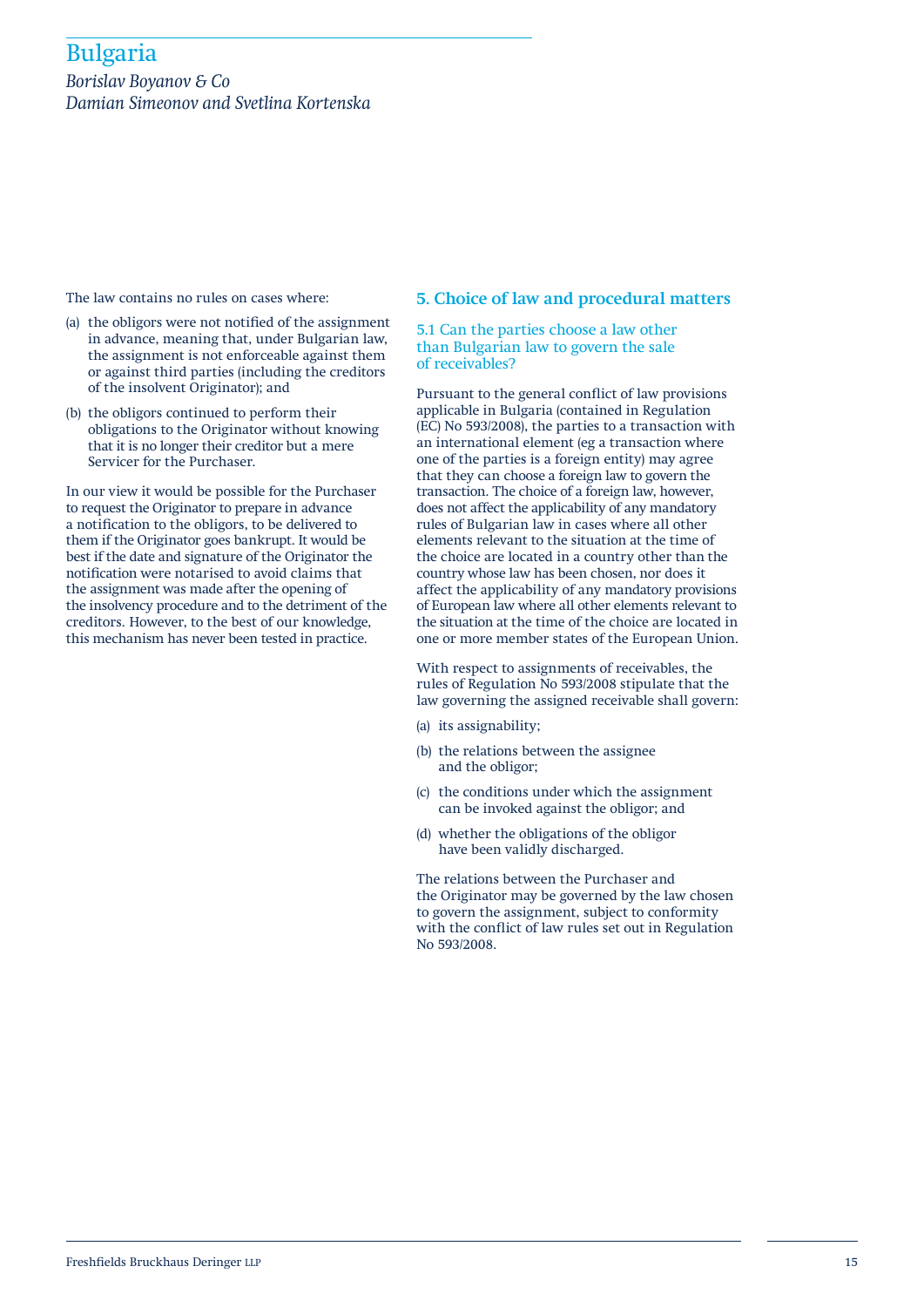*Borislav Boyanov & Co Damian Simeonov and Svetlina Kortenska*

5.2 Would an agreement by the Originator and further parties to subordinate and/or refrain from enforcing their claims, if any, against the Purchaser and not to file a bankruptcy petition against the Purchaser until termination of the transaction (non-petition covenant) be enforceable?

The effectiveness and enforceability of such a covenant is disputable. Bulgarian law declares null and void any covenants excluding or limiting in advance liability for non-performance when the latter is due to willful misconduct or gross negligence. In addition, the preliminary waiver of the right to file a claim is considered to be null and void on the grounds that Bulgarian procedural rules are mandatory.

#### **6. Security structures**

6.1 Does Bulgaria recognise the establishment of escrow accounts?

Bulgarian law does not provide for any special rules for the establishment of escrow accounts. However, the concept is widely known and used on the grounds of the contractual freedom principle. Payment accounts managed by banks are not *numerus clausus* and the applicable laws allow for the existence of 'other' types of payment accounts which are managed on contractual basis. The rules of the OCA on mandate agreements will apply to escrow agreements and the role of the escrow agent.

The law provides for other types of accounts which are similar to an escrow bank account, namely special or client accounts that are opened in the name of a notary or an attorney. The amounts under such accounts are not considered to be the property of the notary/attorney. The conditions for release of such amounts are to be determined contractually.

#### **7. Data protection/banking secrecy**

7.1 Are there restrictions on the information that the Originator can provide to the Purchaser, a third-party (back-up) Servicer and/or investors regarding the receivables and the obligors (notably, if the receivables are generated under consumer loans generated by a bank)?

If the Originator collects, uses, processes or assigns the processing or transfers the personal data of the obligor, it will need to be registered as a personal data controller with the personal data protection commission (the *Commission*). The Originator as the controller of personal data must adopt and register its rules on data protection and receive the consent of the obligor to the collection and processing of certain personal data, with reference to the intended use or potential transfer of such data. The consent of the obligor will not be necessary if the collection and processing of the data is required by law or if the processing is necessary for the performance of the contract between the Originator and the obligor, or for protection of the legally acknowledged interest of the Originator.

The Personal Data Protection Act<sup>12</sup> (the *PDPA*<sup>13</sup>) further provides that the obligor will have the right to require information from the Originator, in its capacity as controller, before its data is transferred to another controller or a third party for the purposes of direct marketing.

12 Promulgated in State Gazette number 1 of 4 January 2002, in force as of 1 January 2002, as amended from time to time.

13 Please note that the law does not refer to the data of legal persons but only to the data of natural persons.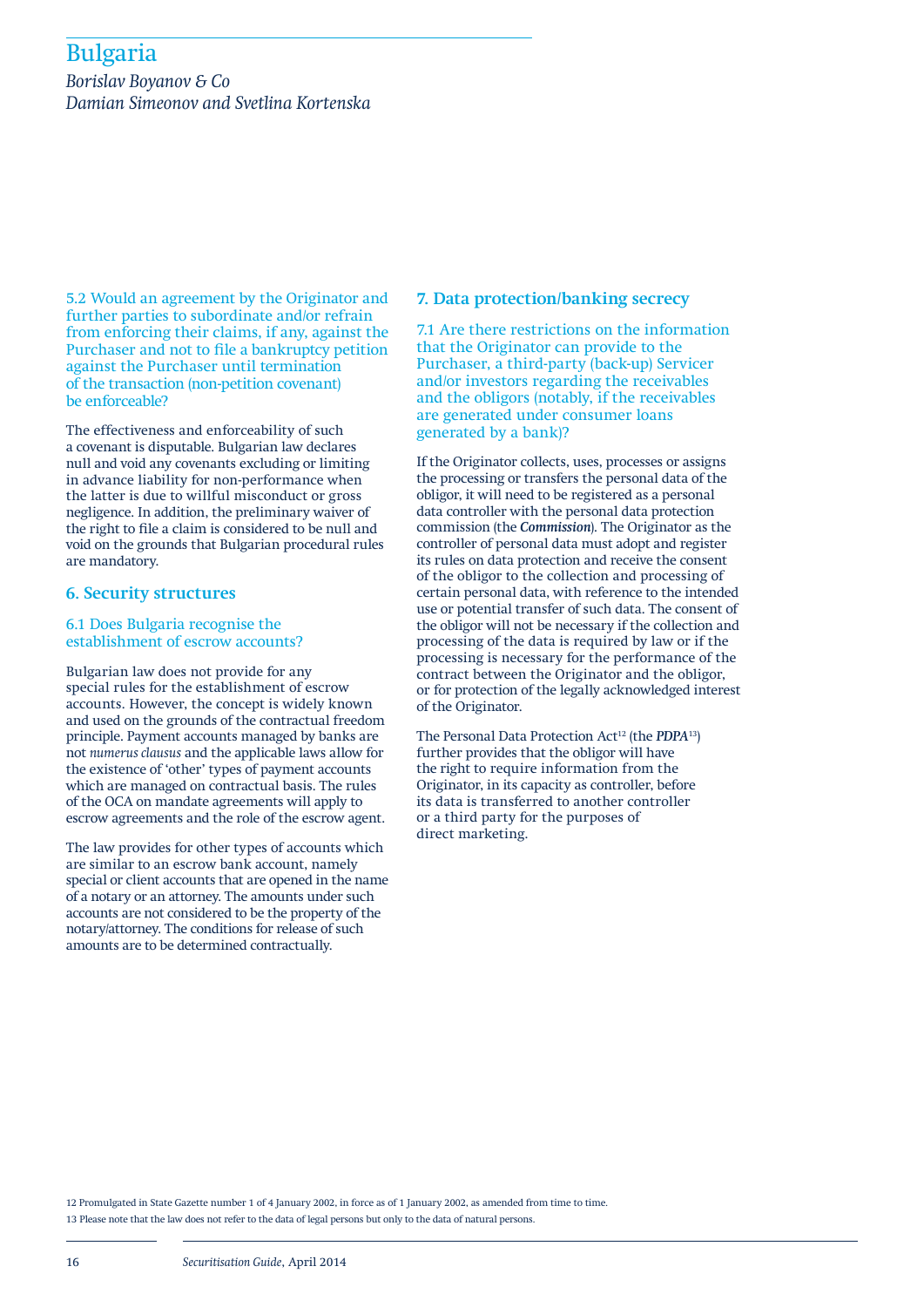*Borislav Boyanov & Co Damian Simeonov and Svetlina Kortenska*

In the case of a transfer of personal data regarding the obligor to the Purchaser, a third party Servicer or investors, the data necessary for the performance of the agreement by the obligor will not be subject to restrictions provided that no sensitive information<sup>14</sup> is involved.

In the case of an assignment of receivables under a consumer loan generated by a bank, the bank, as controller of personal data, would need to ensure that:

- (a) the transfer of the personal data is made in conformity with the PDPA (there is consent of the customer where explicitly required by the law and approval by the Commission in certain cases of transfer to third non-EU countries); and
- (b) the transfer is in conformity with the rules filed with the Commission, or, if the rules do not deal with the transfer of data, respective notification is filed with the Commission.

The Purchaser and/or the Servicer would become controllers of personal data in the case of the acquisition of the receivables and should, therefore, comply with the provisions of the PDPA as well.

The Credit Institutions' Act introduces special rules on bank secrecy. According to the Credit Institutions' Act, all persons are protected from disclosure of information related to:

- (a) their bank balances; and
- (b) operations with their bank accounts. However, account numbers and other bank account details are not covered by the bank secrecy provisions<sup>15</sup>.

Bank secrecy may be waived with the explicit consent of the client or on several other occasions explicitly set out in the Credit Institutions' Act.

However, in the event of an assignment of receivables, the bank would not need the explicit consent of the customer to disclose the balance in its account since the balance is actually the amount of the transferred receivable. An issue may arise in a due diligence by the Purchaser for the purposes of evaluating the receivables before the assignment. In such a case, bank secrecy may be complied with by keeping anonymous the identity of the obligor until the assignment becomes effective. Therefore, it is advisable in the banking documentation to be used for the initial creation of the receivables (eg personal credits, consumer credits, etc) to include provisions allowing the bank to disclose those details.

14 'Sensitive data' is considered to be data relating to race and ethnic origin, political, religious or philosophical persuasions, membership in political parties, organisations, associations with religious, philosophical, political or trade union purposes, as well as personal data referring to the health and the sexual life or the human genome of the individual. The term 'sensitive' is not defined in the PDPA, but the provisions of the law protecting the above data fully correspond to the term, as determined in the EU directives on personal data.

 15 Despite the fact that information on bank account numbers is not covered by banking secrecy provisions, Bulgarian banks normally refuse to disclose these details based on their internal rules or practices, or their loyalty to customers.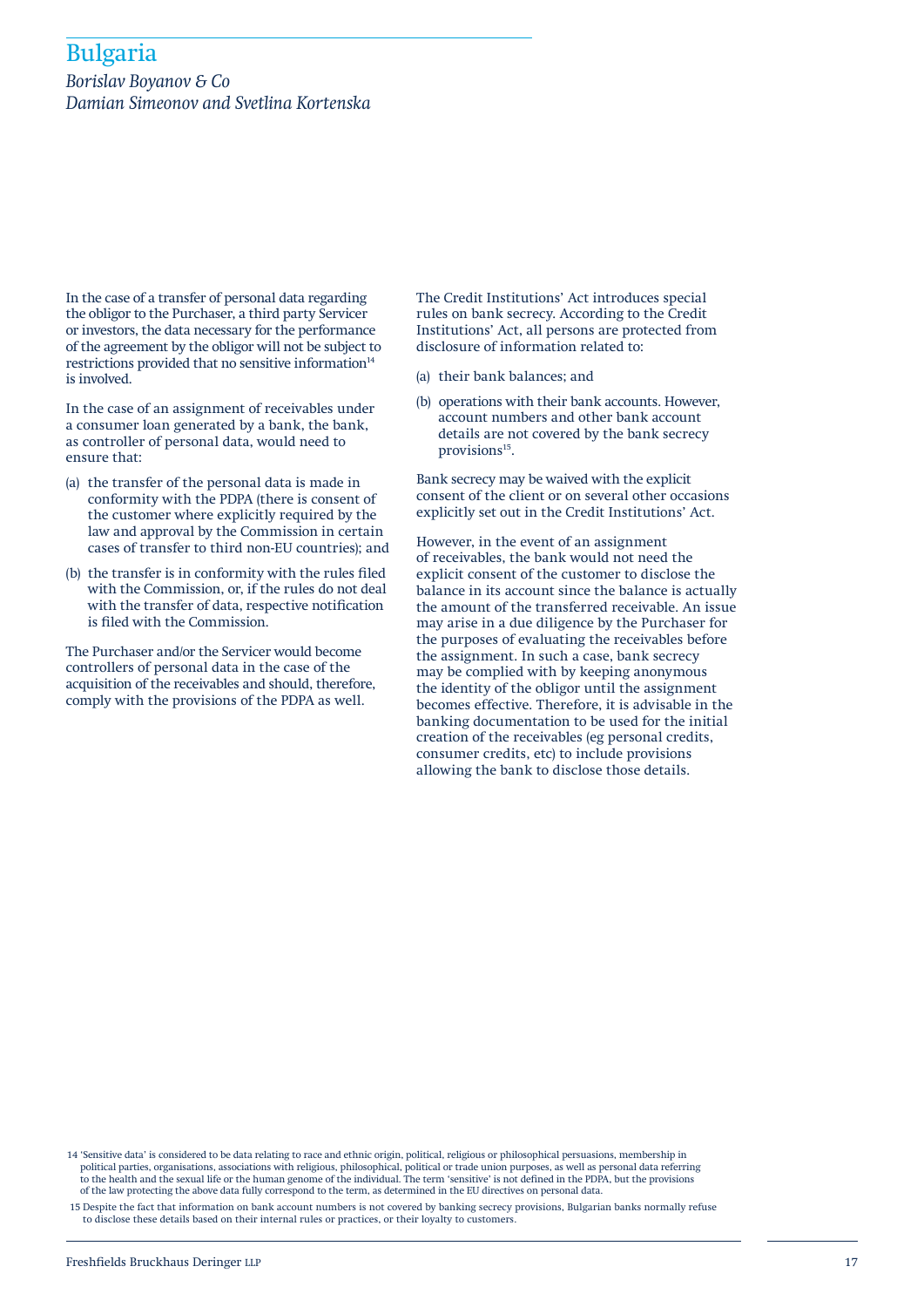*Borislav Boyanov & Co Damian Simeonov and Svetlina Kortenska*

### **8. Securitisation vehicles (SPVs)**

8.1 Is it possible to set up an onshore SPV to act as Purchaser? If so, in which corporate form?

Yes, it is possible to incorporate a Bulgarian SPV as a joint-stock company to be subsequently licensed as a SIPC in conformity with the SIPCA.

8.2 Does the SPV need a licence to be allowed to purchase and securitise receivables (eg consumer loans granted by an Originator that is a licensed bank)? Will the SPV need to maintain a minimum level of capital?

Yes, the SPV (SIPC) needs a licence issued by the FSC. The SPV (SIPC) must have a minimum capital of BGN500,000 (approximately €250,000). Institutional investors must subscribe to at least 30 per initial capital and the capital contributions must be monetary.

8.3 May the SPV issue asset-backed securities on the domestic and/or foreign capital markets? May securities be issued in different tranches of seniority?

Yes, the SPV (SIPC) may issue asset-backed securities on the domestic and/or on foreign capital markets in conformity with the POSA and the respective capital markets' requirements and regulations.

The SPV (SIPC) may issue securities in different tranches of seniority. It should be noted, however, that this issue is not regulated in detail in Bulgaria. As a rule, the debt instruments (eg bonds) issued by a company are considered to be senior to the shares (the interest and the principal under the bonds are to be repaid before the dividends and the liquidation quota). The SIPC may also issue shares with different rights on the basis of which some of the shares could be senior to others.

The issuing of shares with different rights is usually associated with the creation of preferred shares. The law prohibits a SIPC from issuing preferred shares granting their owners more than one vote or the right to additional liquidation quota<sup>16</sup>.

16 The SIPCA provides that the SIPC should not issue shares granting the right to more than one vote, while the POSA prohibits, in addition to the above, the issuing of shares giving the right to additional liquidation quota.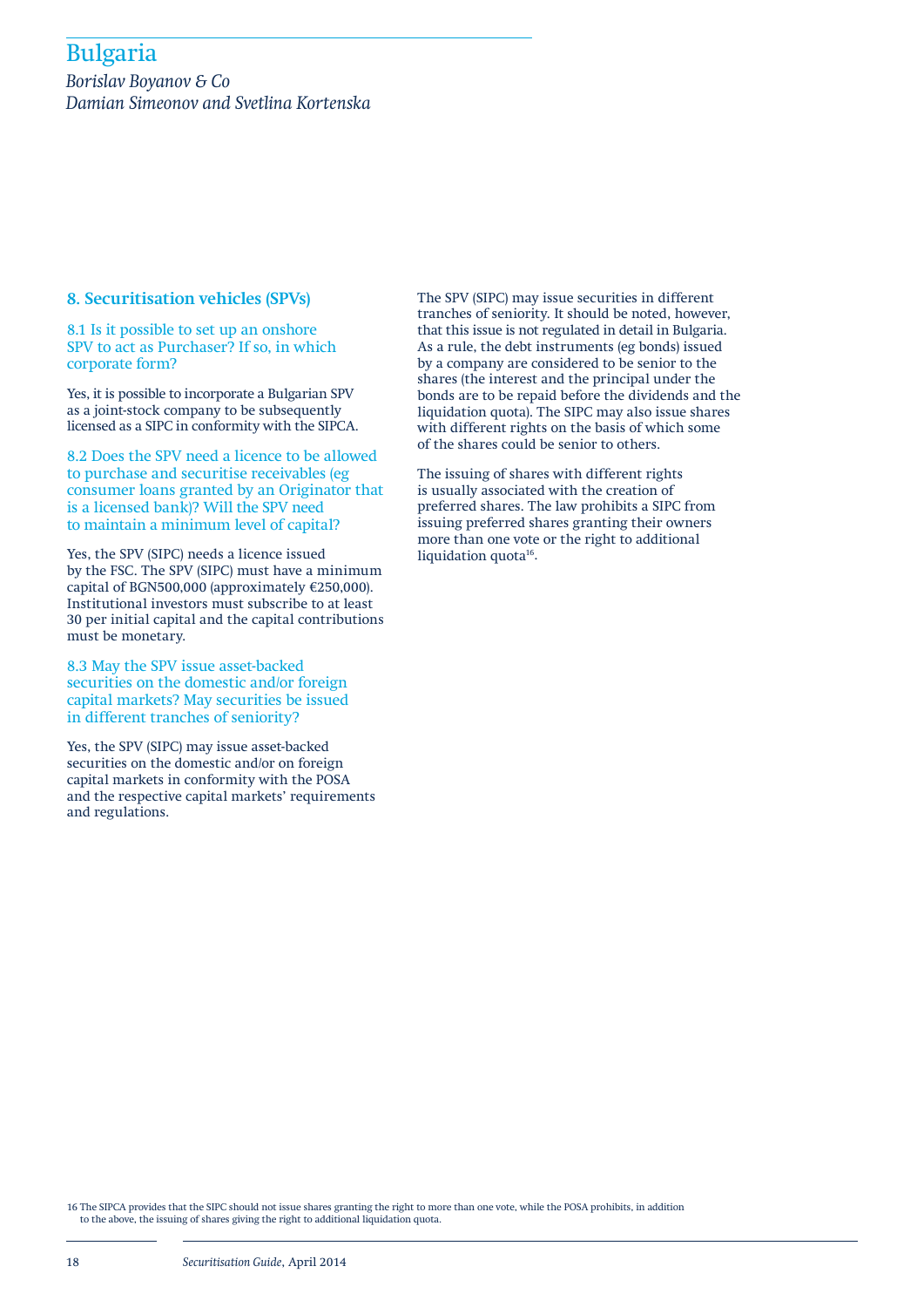*Borislav Boyanov & Co Damian Simeonov and Svetlina Kortenska*

#### 8.4 May the SPV enter into currency and/or interest hedging arrangements with third parties?

The SIPCA provides that SIPCs may only enter into the transactions explicitly set out therein, namely:

- (a) raising funds by issuing securities;
- (b) acquiring real estate to assign its management, leasing or sale or to acquire receivables; and
- (c) transactions directly related to the performance of the transactions under items (i) and (ii).

SIPCs are also permitted to enter into some auxiliary transactions such as:

- (a) issuing debt securities registered for trade on a regulated market;
- (b) (taking banking credits to acquire and operate the assets that are subject to the securitisation;
- (c) taking banking credits up to 20 per cent of the balance sheet value of its assets, which loans are to be used to pay interest under loans that are extended for not more than 12 months;
- (d) investing up to 10 per cent of its capital in the Servicer;
- (e) investing its free resources in securities issued or guaranteed by the state; and
- (f) investing its free resources in bank deposits.

Therefore, if entering into currency and/or interest hedging arrangements with third parties is directly related to the scope of business of the SIPC, it should not be in breach of the law. However, it would be wise to seek the FSC's view on this.

8.5 Can ABS investors be contractually privileged with respect to specific pools of receivables held by the SPV (and will such privilege hold valid in the SPV's insolvency)?

There are no restrictions in the SIPCA on a SIPC providing ABS investors with a security interest securing their receivables under the ABS against the SIPC by way of pledging certain receivables held by the SIPC and/or a pool of such receivables. As a rule, the granted privileges (such as pledges or mortgages) will remain valid if the SPV becomes insolvent.

8.6 Can the SPV be structured as a fund (ie a pool of assets without legal personality, as is the case in France and Spain)?

No, under the SIPCA, a SIPC must take the form of a joint stock company whose shares are publicly traded.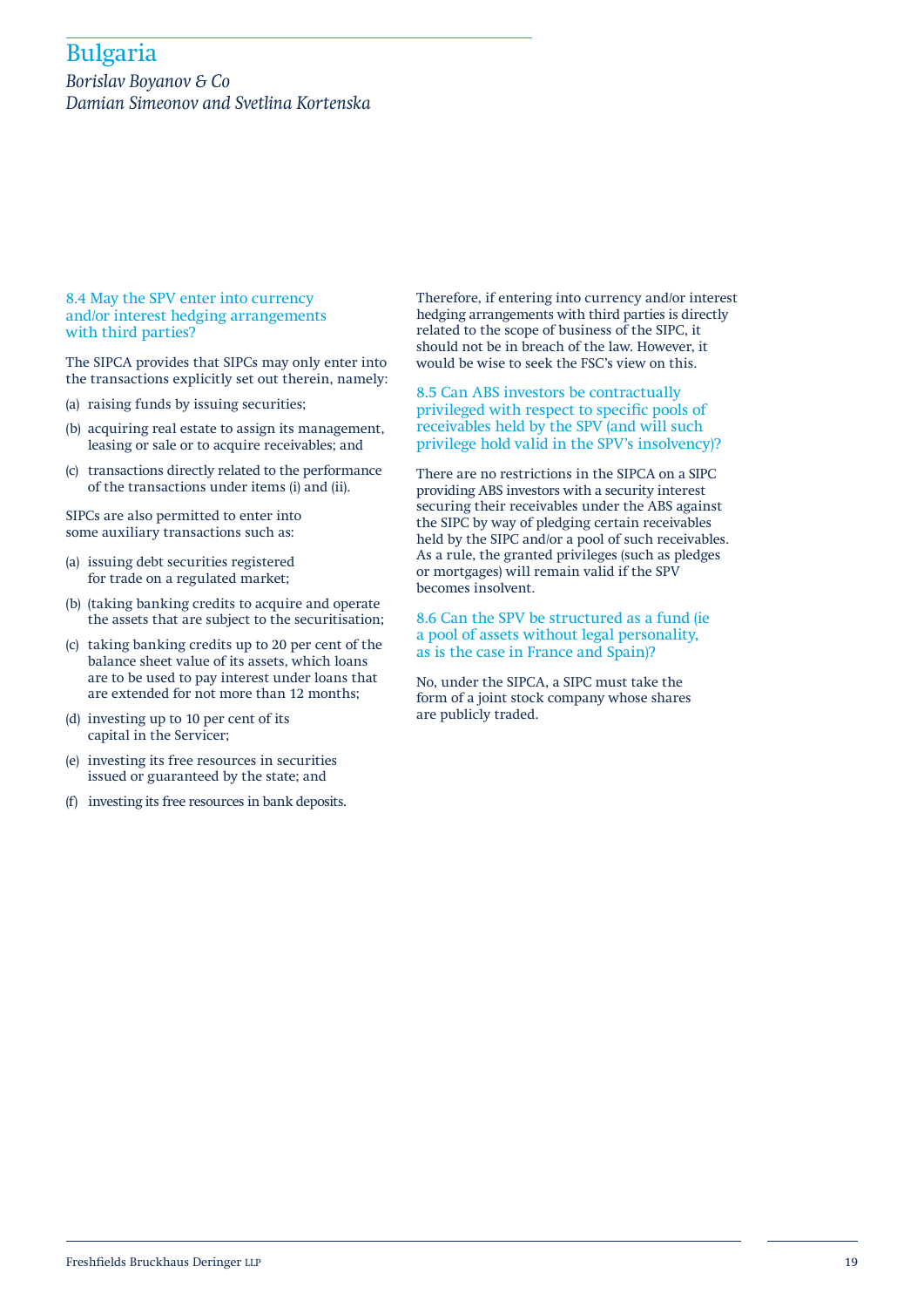*Borislav Boyanov & Co Damian Simeonov and Svetlina Kortenska*

#### 8.7 Does Bulgaria recognise the 'passporting' of banking activities, as is generally permissible in EU member states?

A bank based, and licensed to operate, in the EU may perform banking services in Bulgaria through a branch office or directly, cross-border, upon notification of the Bulgarian National Bank by the respective competent body. As an alternative, the foreign bank may establish a subsidiary in Bulgaria as an independent legal entity, which will need to obtain a licence from the Bulgarian National Bank.

8.8 Does the assignment of receivables to a foreign SPV require a foreign exchange permit from your central bank (or similar authority) and if so, is it generally perceived as feasible to obtain such a permit?

This transaction will only require the declaration of the obligors' obligation to the foreign SPV with the Bulgarian National Bank for statistical purposes in conformity with the Currency Act.

On a separate note, it should be mentioned that cross-border transfer of personal data to a processor or controller in a third non-EEA member country may only be carried out with the approval of the Personal Data Protection Commission, which would require an assessment of the provided level of data protection. Such approval is not needed in cases of transfer of data to member states of the EU or the European Economic Area, as it is presumed by law that the level of protection in these countries is adequate. The Commission will not need to assess the level of protection in the respective third country if the transfer is to be carried out in accordance with the standard clauses approved by the European Commission, or with the binding corporate rules adopted by the relevant data protection authority, or with the US Safe Harbor Principles. However, an updated record of the transfer shall be made in the Personal Data Protection Commission under the batch number of the local personal data exporter.

#### **9. Tax treatment**

#### 9.1 Are any stamp or transfer taxes or duties assessed at any level of the transaction?

As a rule, there are no stamp or transfer taxes on the assignment of receivables. However, as stated in paragraph 2.6 above, if the receivables are secured by a mortgage, the assignment would need to have a notary certification of signatures and be registered with the land register.

In the case of a transfer of immovable property there are:

- (a) notary fees on the purchase price (which cannot exceed BGN6,000, approximately €3,000);
- (b) statutory registration fees of 0.1 per cent of the purchase price; and
- (c) local tax on the purchase price (the local tax is different for every municipality, eg for the municipality of Sofia the local tax is 2.5 per cent).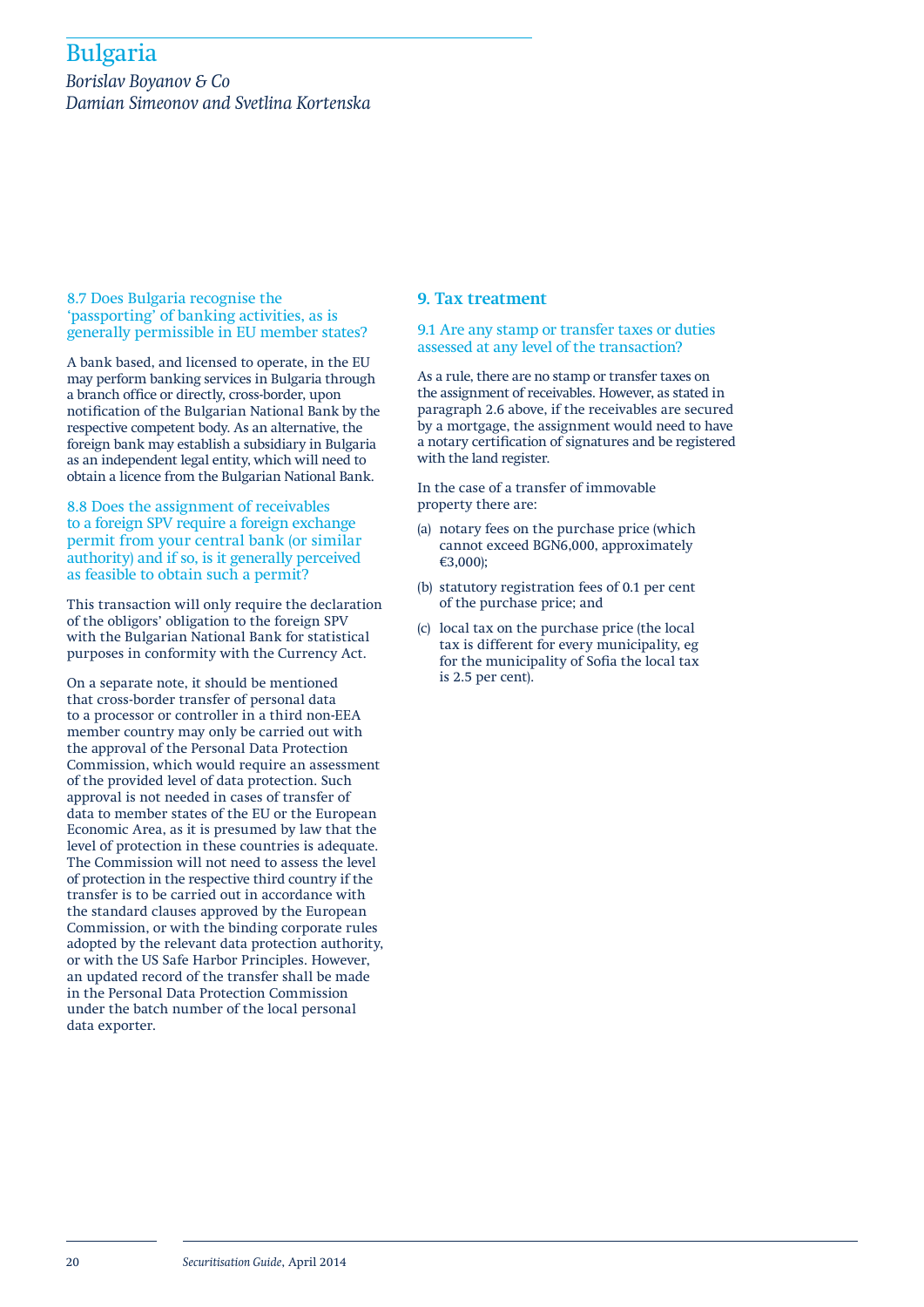*Borislav Boyanov & Co Damian Simeonov and Svetlina Kortenska*

9.2 What is the VAT treatment of the transaction? Notably, will: (a) the sale of the receivables; (b) the servicing of the receivables, whether effected by the Originator or a back-up Servicer; or (c) the assumption, if any, of the default risk of the receivables by the Purchaser, be subject to VAT?

The Bulgarian Value Added Tax Act (the *VATA*) introduces a 20 per cent VAT to all supplies of services and goods, unless explicitly relieved in the VATA.

The VATA further provides for a general exemption from VAT taxation for financial services. The sale of receivables would represent a financial service under the VATA, provided, however, that it does not amount to the factoring or collection of a debt, in which case 20 per cent VAT will be levied. The applicability of the tax exemption will depend on the wording and interpretation of the assignment agreement.

In our opinion, the servicing of the receivables, if carried out by a Servicer, would not represent a financial service and, therefore, 20 per cent VAT will be payable on the value of those services. The assumption of the default risk by the Purchaser should not be viewed as a separate transaction from the assignment and therefore it is not subject to separate taxation.

9.3 How will the SPV be taxed? Will the servicing of assets by the Originator make the SPV liable for tax in the Originator's jurisdiction (assuming the SPV is offshore)?

Pursuant to the corporate income tax act (the *CITA*), SIPCs are exempted from corporate income tax.

9.4 Will withholding tax be assessed at any level in the transaction (notably on: (a) payments by the obligors to the Servicer; (b) payments of collections by the Servicer to the Purchaser; and (c) payments of interest by the SPV to investors)?

#### **(a) Payments by the obligors to the Servicer**

In fact, the Servicer will be collecting the payments on behalf of the SPV, so the obligors will make payments to the SPV through the Servicer. Given that the obligors will be Bulgarian tax residents and that the SPV is also a Bulgarian entity (a Bulgarian tax resident), no withholding tax will be due and payable.

**(b) Payments of collections by the Servicer to the Purchaser** 

There will be no withholding tax on those payments.

**(c) Payments of interest and dividends by the SPV to investors.** 

Taxation of the income from the sale of the SPV shares.

There could be many different options depending on the nationality (tax residence) of the investor, the presence of a double tax treaty (foreign tax residents only), the investor's legal status (individual vs legal entity), the type of income (dividends vs interest) and on whether the income originates from instruments traded on a regulated market or not<sup>17</sup>:

17 The SIPCA provides that the SIPC should not issue shares granting the right to more than one vote, while the POSA prohibits, in addition to the above, the issuing of shares giving the right to additional liquidation quota.